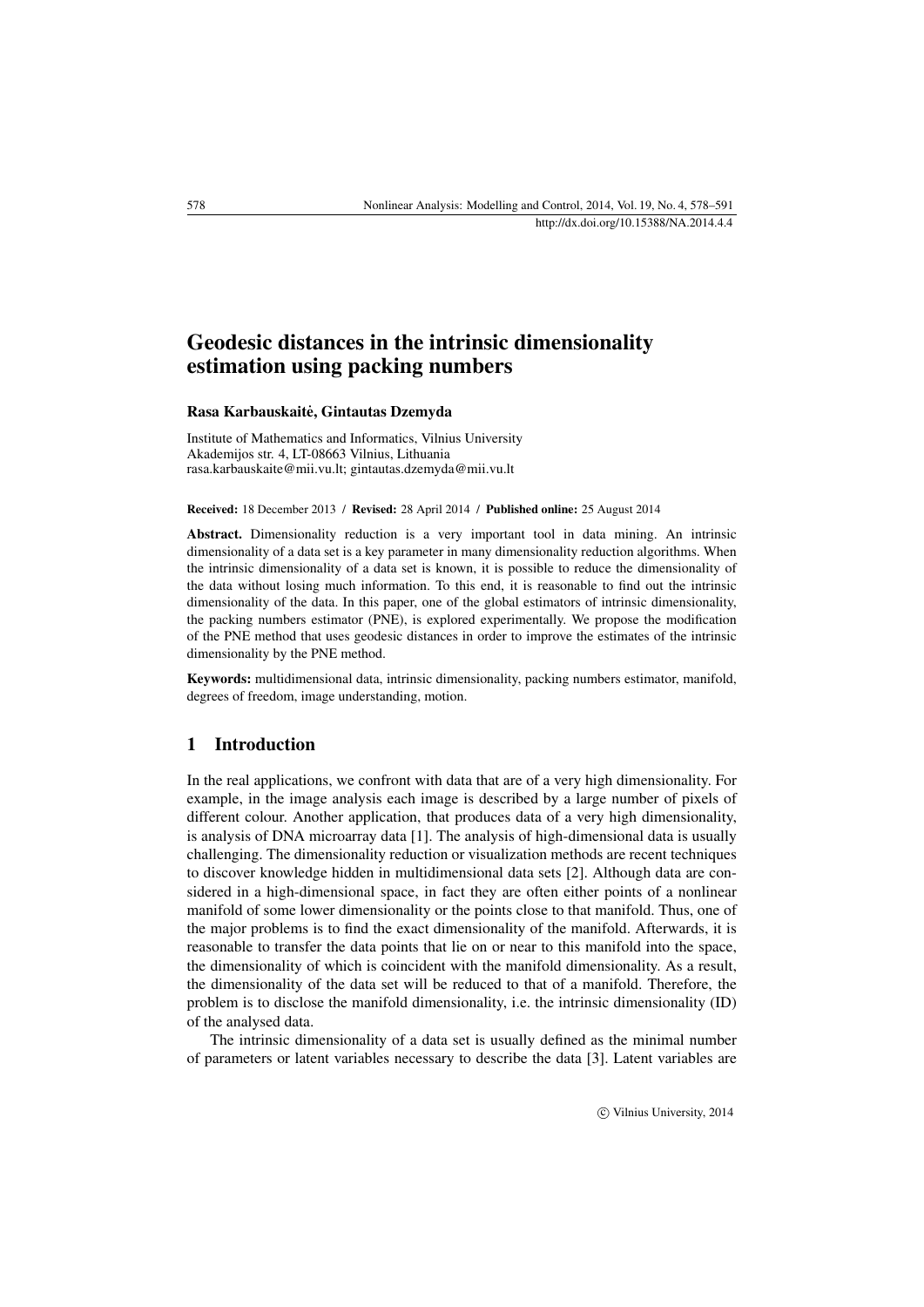still often called as degrees of freedom of a data set [\[3,](#page-11-2) [4\]](#page-12-0). Let the dimensionality of the analysed data be  $n$ . High-dimensional data sets can have meaningful low-dimensional structures hidden in the observation space, i.e. the data are of a low intrinsic dimensionality  $d$  ( $d \ll n$ ).

Recently, a lot of manifold learning methods have been proposed to solve the problem of nonlinear dimensionality reduction. Important manifold learning algorithms include isometric feature mapping (ISOMAP) [\[4\]](#page-12-0), locally linear embedding (LLE) [\[5,](#page-12-1) [6\]](#page-12-2), Laplacian eigenmaps (LE) [\[7\]](#page-12-3), Hessian LLE [\[8\]](#page-12-4) etc. They all assume data to distribute on an intrinsically low-dimensional manifold and reduce the dimensionality of data by investigating the intrinsic structure of data. However, all manifold learning algorithms require the intrinsic dimensionality of the data as a key parameter for implementation. In recent years, ISOMAP and LLE have drawn great interests. They avoid nonlinear optimization and are simple to implement. However, both ISOMAP and LLE methods need the precise information of both the input parameters  $k$  for the neighbourhood identification and the intrinsic dimensionality  $d$  of the data set. The ways to select the value of the parameter  $k$ are proposed and investigated in  $[9-12]$  $[9-12]$ . If the intrinsic dimensionality d is set larger than what it really is, much redundant information will also be preserved; if it is set smaller, useful information of the data could be lost during the dimensionality reduction [\[13\]](#page-12-7).

Due to the increased interest in dimensionality reduction and manifold learning, a lot of techniques have been proposed in order to estimate the intrinsic dimensionality of a data set [\[14](#page-12-8)[–19\]](#page-12-9) etc. Techniques for intrinsic dimensionality estimation can be divided into two main groups [\[20\]](#page-12-10): (1) estimators based on the analysis of local properties of the data (the correlation dimension estimator [\[21\]](#page-13-0), the nearest neighbour dimension estimator [\[22–](#page-13-1)[24\]](#page-13-2), and the maximum likelihood estimator (MLE) [\[19\]](#page-12-9)), and (2) estimators based on the analysis of global properties of the data (the eigenvalue-based estimator [\[23,](#page-13-3) [25\]](#page-13-4), the packing numbers estimator (PNE) [\[18\]](#page-12-11), and the geodesic minimum spanning tree estimator [\[17\]](#page-12-12)). Local intrinsic dimensionality estimators are based on the idea that the number of data points, that are covered by a hypersphere of some radius  $\tilde{r}$  around a given data point, grows in proportion to  $\tilde{r}^d$ , where d is the intrinsic dimensionality of the data manifold around that point. As a result, the intrinsic dimensionality  $d$  can be estimated by measuring the number of data points, covered by a hypersphere with a growing radius  $\tilde{r}$ . While the local estimators of the intrinsic dimensionality compute the average over the local estimates of intrinsic dimensionality, the global estimators consider the data as a whole when estimating the intrinsic dimensionality.

The packing number estimator (PNE) [\[18\]](#page-12-11) has drawn great interests in the literature. Huge number of references may be found. However, to our knowledge, no further development of this estimator is done. Our research improves the quality of the estimates using packing numbers.

In this paper, we propose the modification of the PNE method that uses geodesic distances. We compare the application of both Euclidean and geodesic distances between data points in the PNE algorithm. The application of the geodesic distances in the intrinsic dimensionality estimation using packing numbers is grounded via the large experimental investigation.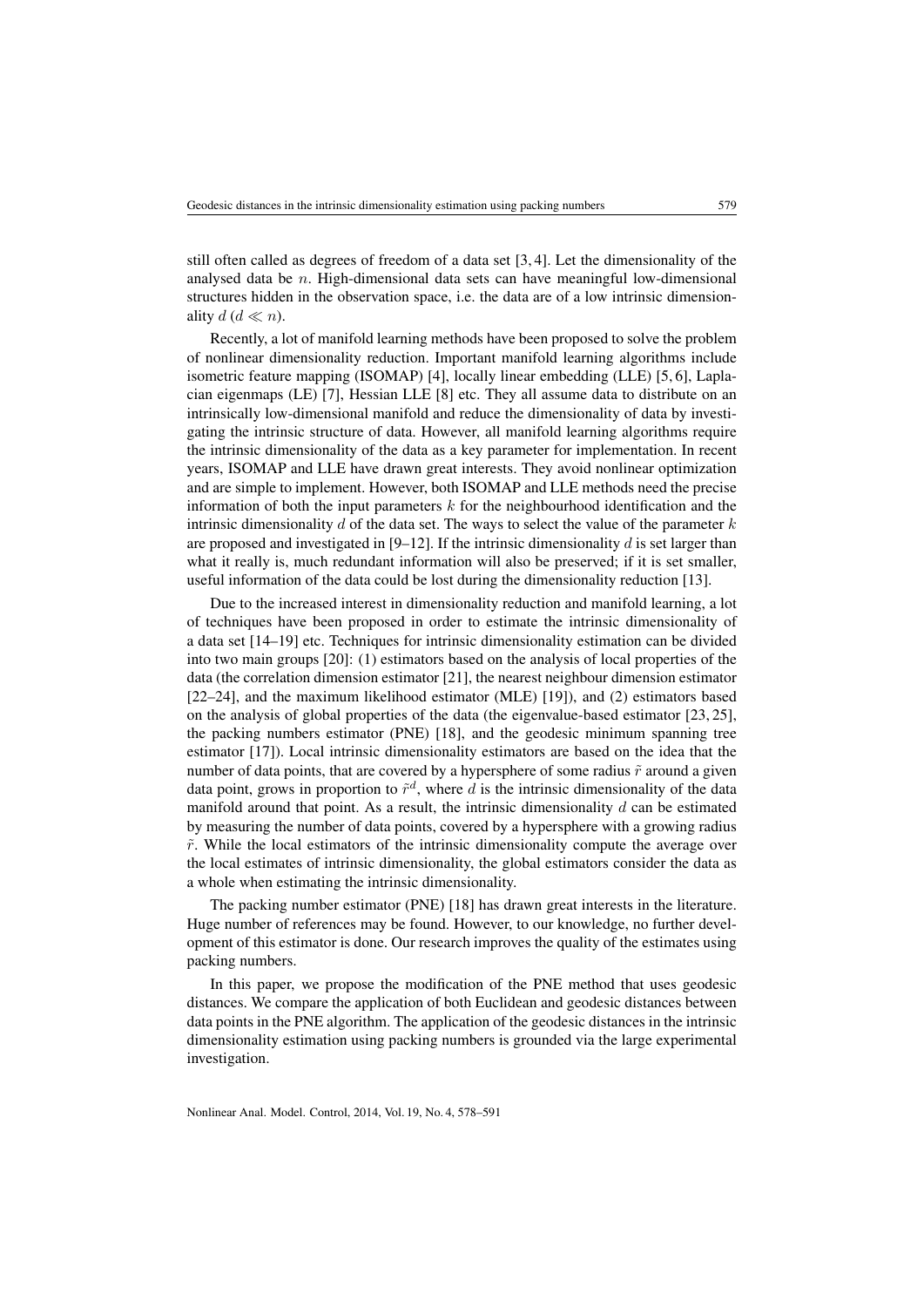### 2 Packing numbers estimator of the intrinsic dimensionality

Packing numbers estimator [\[18\]](#page-12-11) is one of the global estimators of the intrinsic dimensionality.

At first, several definitions are given for clarity.

- 1. Given a metric space  $\mathbb{R}^n$  with the distance metrics  $d(\cdot, \cdot)$ , a set  $X \subset \mathbb{R}^n$  is said to be *r*-*separated*, if  $d(X_i, X_j) \ge r$  for all distinct  $X_i, X_j \in X$ . In [\[18\]](#page-12-11), r is called as a resolution.
- 2. The *r*-*packing number*  $M(r)$  of a set  $X \subset \mathbb{R}^n$  is defined as the maximum cardinality of an r-separated subset of  $X$  [\[18\]](#page-12-11).

In [\[18\]](#page-12-11), the intrinsic dimensionality of a set  $X$  has been suggested to be found by evaluating the limit

$$
d = -\lim_{r \to 0} \frac{\log M(r)}{\log r}.
$$
 (1)

For a finite set, the zero limit cannot be achieved. Therefore, Kégl [\[18\]](#page-12-11) suggests to redefine the intrinsic dimensionality in a scale-dependent manner. Let the analysed data set X consists of m n-dimensional points  $X_i = (x_{i1}, \ldots, x_{in}), i = \overline{1,m} \ (X_i \in \mathbb{R}^n)$ . Then the intrinsic dimensionality of the finite data set  $X$  is estimated by the formula

<span id="page-2-1"></span>
$$
\hat{d} = -\frac{\log M(r_2) - \log M(r_1)}{\log r_2 - \log r_1}.
$$
\n(2)

In order to find the *r*-packing number  $M(r)$  for a finite data set  $X = \{X_1, \ldots, X_m\}$ , Kégl [\[18\]](#page-12-11) applies the following approximation algorithm. Given a data set  $X$ , the algorithm starts with an empty set of centers  $C$ , and in an iteration over  $X$  it adds to  $C$  the data points that are at a distance of at least  $r$  from all the centers in  $C$  (lines 4 to 8 in Algorithm [1\)](#page-2-0).

# <span id="page-2-0"></span>Algorithm 1. The PNE algorithm for the estimate  $\hat{d}$  of the intrinsic dimensionality of the data set X [\[18\]](#page-12-11).

Input:  $X, m, r_1, r_2, \varepsilon$ Output:  $\hat{d}$ 1: for  $l \leftarrow 1, \infty$  do 2: Permute X randomly<br>3: **for**  $k \leftarrow 1, 2$  do 3: for  $k \leftarrow 1, 2$  do<br>4:  $C \leftarrow \emptyset$ 5: for  $i \leftarrow 1, m$  do<br>6: for  $j \leftarrow 1, |\zeta|$ for  $j \longleftarrow 1, |C|$  do 7: **if**  $d(X[i], C[j]) < r_k$  then  $j \leftarrow m + 1$ 8: **if**  $j < m+1$  then  $C \leftarrow C \cup \{X[i]\}$ 9:  $\hat{M}_k[l] \longleftarrow \log|C|$ 10:  $\hat{d} \longleftarrow -(\mu(\hat{M}_2) - \mu(\hat{M}_1))/(\log r_2 - \log r_1)$ 11: if  $l > 10$  and  $1.65\sqrt{\sigma^2(\hat{M}_1) + \sigma^2(\hat{M}_2)} / (\sqrt{l}(\log r_2 - \log r_1)) < \hat{d}(1-\varepsilon)/2$  then return  $\hat{d}$ 

www.mii.lt/NA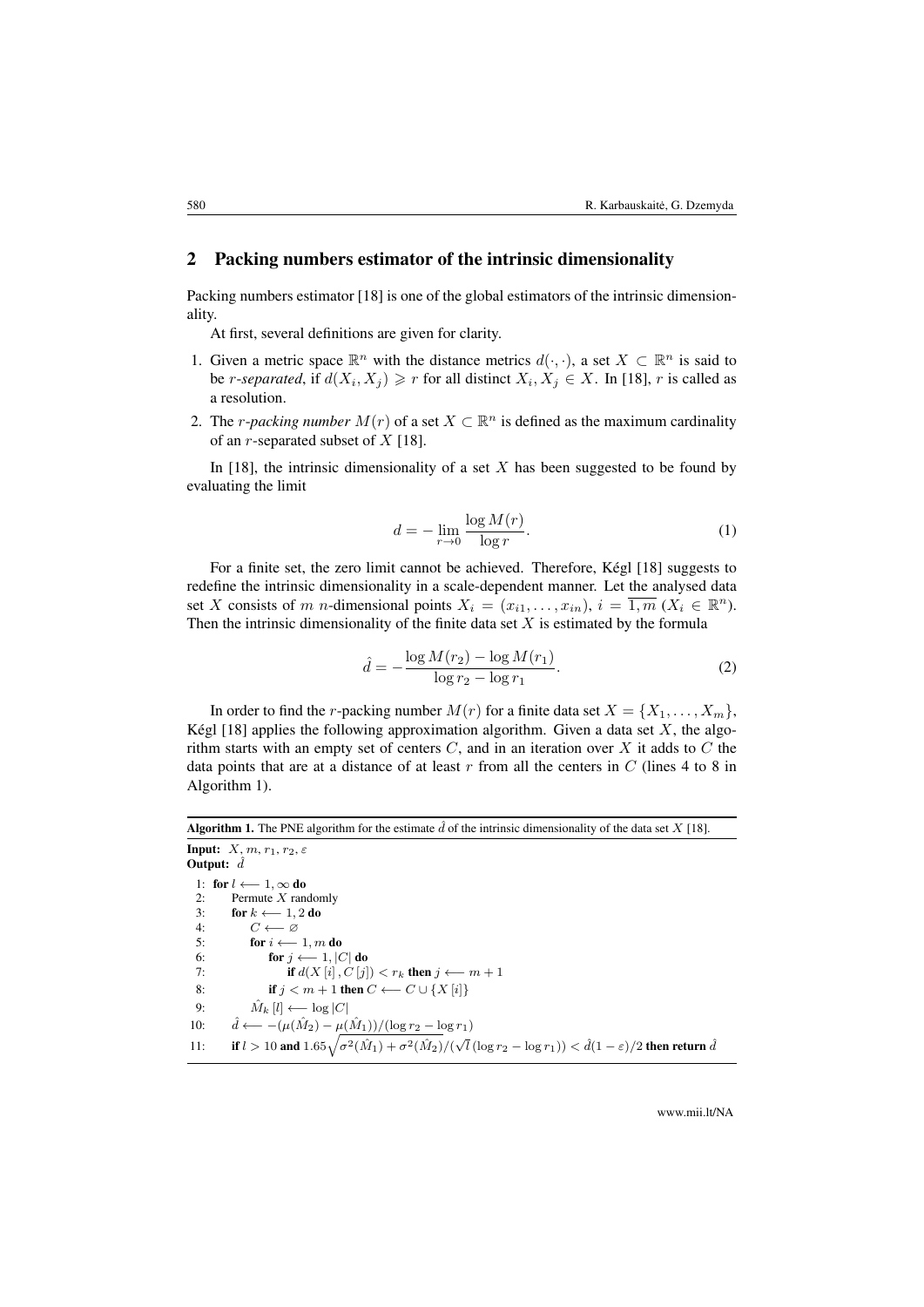The estimate  $\hat{M}(r)$  is the cardinality of C after each point in X has been visited (line 9). According to Kégl, a good estimate for  $\hat{d}$  can be obtained by using  $\hat{M}(r)$  instead of  $M(r)$ . Because of the dependence of  $\hat{M}(r)$  on the order of the data points at which they are visited, the variance of  $\hat{M}(r)$  can distort the dimension estimate  $\hat{d}$ . To eliminate this variance, the procedure is repeated several times with random permutations of the data (lines 1, 2), and the estimate  $\hat{d}$  is computed by using the average  $\mu(\cdot)$  of logarithms of the packing numbers (line 10). The number of repetitions depends on  $r_1$ ,  $r_2$ , and a preset parameter  $\varepsilon$  that determines the accuracy of the final estimate (set to 99% in all experiments). The complete algorithm is given formally in Algorithm [1.](#page-2-0)

### 3 Data sets

The following data sets were used in the experiments:

- 1000 three-dimensional data points ( $m = 1000$ ,  $n = 3$ ) that lie on a nonlinear two-dimensional S-shaped manifold (Fig. [1a\)](#page-4-0).
- 1000 three-dimensional data points ( $m = 1000$ ,  $n = 3$ ) that lie on a nonlinear two-dimensional 8-shaped manifold (Fig. [1b\)](#page-4-0). The components  $(x_1, x_2, x_3)$  of these data are calculated by the parametric equations below:

$$
x_1 = \cos(v),
$$
  
\n
$$
x_2 = \sin(v)\cos(v),
$$
  
\n
$$
x_3 = u,
$$

where  $v \in [2\pi/m; 2/\pi]$ ,  $u \in (0, 5)$ , m is the number of data points.

• 1000 three-dimensional data points ( $m = 1000$ ,  $n = 3$ ) that lie on a nonlinear one-dimensional manifold, i.e. a helix (Fig. [1c\)](#page-4-0). The components  $(x_1, x_2, x_3)$  of these data are calculated by the parametric equations below:

$$
x_1 = (2 + \cos(8t)) \cos(t),
$$
  
\n
$$
x_2 = (2 + \cos(8t)) \sin(t),
$$
  
\n
$$
x_3 = \sin(8t),
$$

where  $t \in [2\pi/m; 2\pi]$ , m is the number of data points.

• 1801 three-dimensional data points ( $m = 1801$ ,  $n = 3$ ) that lie on a nonlinear one-dimensional manifold, i.e. a spiral (Fig. [1d\)](#page-4-0). The components  $(x_1, x_2, x_3)$  of these data are calculated by the parametric equations below:

$$
x_1 = 100 \cos(t),
$$
  
\n
$$
x_2 = 100 \sin(t),
$$
  
\n
$$
x_3 = t,
$$

where  $t \in [0; 10\pi]$ .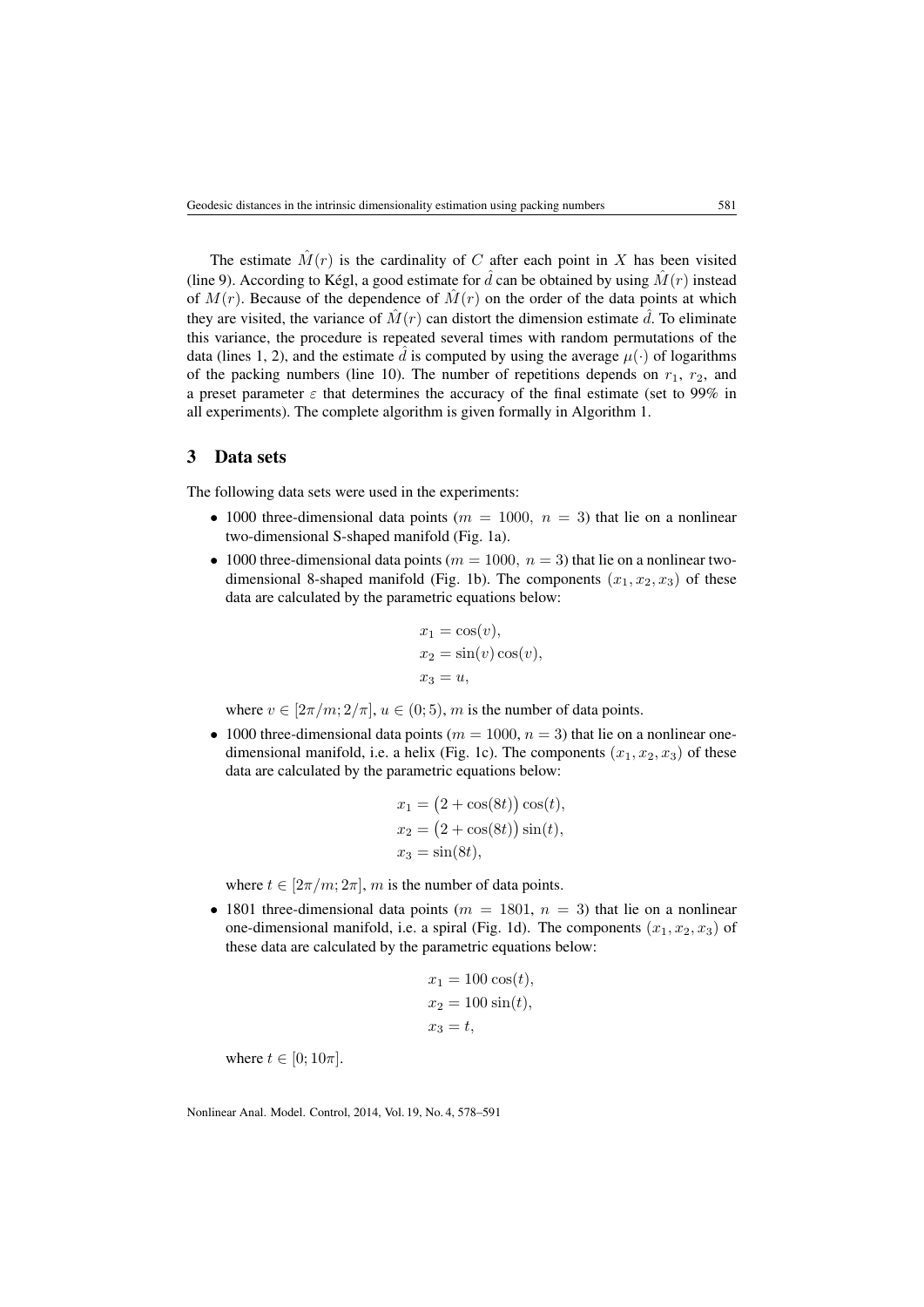<span id="page-4-0"></span>

Fig. 1. Data sets of manifolds.

- *A data set of uncoloured (greyscale) pictures of a rotated duckling* [\[26\]](#page-13-5) (samples of pictures are shown in Fig. [1e\)](#page-4-0). The data are comprised of uncolored pictures of the same object (a duckling), obtained by a gradually rotated duckling at the 360<sup>°</sup> angle. The number of pictures (data points) is  $m = 72$ . The images have  $128 \times$ 128 greyscale pixels, therefore the dimensionality of points, characterizing each picture in a multidimensional space, is  $n = 16384$ , and the colour value is from the interval [0, 255]. Source database: [http://www.cs.columbia.edu/CAVE/](http://www.cs.columbia.edu/CAVE/software/softlib/coil-20.php) [software/softlib/coil-20.php](http://www.cs.columbia.edu/CAVE/software/softlib/coil-20.php).
- *A data set of uncoloured (greyscale) images of a person's face* [\[4\]](#page-12-0) (samples of images are shown in Fig. [1f\)](#page-4-0). The data consist of many photos of the same person face observed in different poses (left-and-right pose, up-and-down pose) and lighting conditions, in no particular order. The number of photos (data points) is  $m = 698$ . The images have  $64 \times 64$  greyscale pixels, therefore the dimensionality of points that characterize each photo in a multidimensional space is  $n = 4096$ . Source database: <http://isomap.stanford.edu/datasets.html>.

www.mii.lt/NA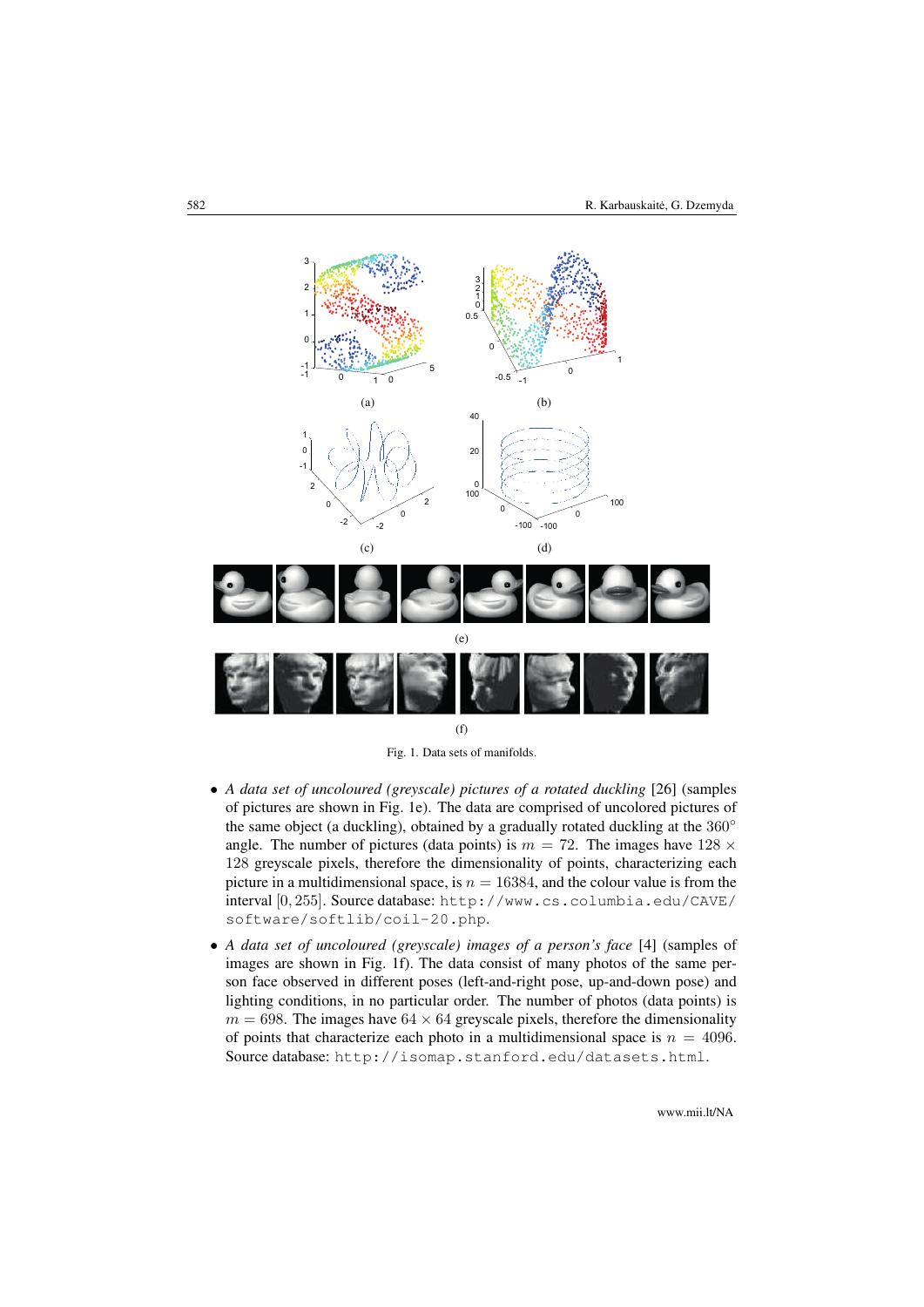## 4 Experimental exploration of the packing numbers estimator (PNE)

In this section, the PNE method is investigated experimentally with various artificial and real data sets. The data points lie on manifolds, the dimensionality of which is known in advance. Therefore, we will be able to establish precisely, whether the estimate of the intrinsic data dimensionality, obtained by the PNE, is true. The aim of these investigations is to find out, which distances (Euclidean or geodesic) are better to be used in the PNE algorithm, while estimating the similarity between data points.

The geodesic distance is the length of the shortest path between two points along the surface of a manifold. Here the Euclidean distances are used when calculating the length of the shortest path. In order to compute the geodesic distances between the points  $X_1, X_2, \ldots, X_m$ , it is necessary to set some number of the nearest points (neighbours) of each point  $X_i$ . The search for the neighbours of each point  $X_i$  can be organized in two ways: (1) by the fixed number  $k_{\text{geod}}$  of the nearest points from  $X_i$ , [\(2\)](#page-2-1) by all the points within some fixed radius of a hypershere, the center of which is the point  $X_i$ . When the neighbours are defined, a weighted graph over the points is constructed: each point  $X_i$  is connected with its neighbours; the weights of edges are Euclidean distances between the point  $X_i$  and its neighbours. Using one of the algorithms for the shortest path distance in the graph, the shortest path lengths between the pairs of all points are computed. These lengths are estimates of the geodesic distances between the points.

In [\[18\]](#page-12-11), the dimensionality estimate  $\hat{d}$  is measured on consecutive pairs of a sequence  $r_1, \ldots, r_s$  of resolutions, and the estimate is plotted halfway between the two parameters, i.e.  $\hat{d}(r_i, r_{i+1})$  is plotted at  $(r_i + r_{i+1})/2$ . In our paper, the values of  $r_1$  and  $r_2$   $(r_1 < r_2)$ are chosen in another way: the minimum distance and the maximum distance between all the data points are found; then all the cases of  $r_1$  and  $r_2$  from the minimum distance to the maximum one with a step equal to (*maximum distance*-*minimum distance*)/10 are fixed. In this case, the total number of combinations of  $r_1$  and  $r_2$  ( $r_1 < r_2$ ) is equal to 55 (11  $\times$  $(11 - 1)/2 = 55$ ). The PNE algorithm is explored by evaluating two types of distances: Euclidean and geodesic. In both cases, the PNE values  $\hat{d}$ , defined by formula [\(2\)](#page-2-1), are calculated with all the combinations of  $r_1$  and  $r_2$ . In such a way, dependences of the estimate of intrinsic dimensionality of the data on the parameters  $r_1$  and  $r_2$  are obtained. As the estimate of the intrinsic dimensionality, we choose such a PNE value  $\tilde{d}$  that remains the same in the largest area of the values of parameters  $r_1$  and  $r_2$ . Further this area will be called by a dominant area and the value of  $\hat{d}$  in this area will be called by a dominant value. Let the numbers of combinations of  $r_1$  and  $r_2$ , that fall in the dominant area in the case of Euclidean and geodesic distances, be denoted as  $v_e$  and  $v_g$ , respectively.

The first investigation is performed with the points of the two-dimensional S-shaped manifold ( $m = 1000$ ,  $n = 3$ ), see Fig. [1a.](#page-4-0) We can see from Fig. [2](#page-6-0) that the dominant value is equal to the true intrinsic dimensionality, i.e.  $\hat{d} = 2$ , when both Euclidean and geodesic distances are used. However, the dominant area is a bit larger when using the geodesic distances in the PNE algorithm:  $v_e = 27$  and  $v_g = 31$ . The next investigation is performed with the points of the two-dimensional 8-shaped manifold ( $m = 1000$ ,  $n = 3$ ), see Fig. [1b.](#page-4-0) At first sight, it is difficult to say which area is dominant when the Euclidean distances are used (Fig. [3a\)](#page-6-1). However,  $v_e = 24$  as  $\hat{d} = 2$  and  $v_e = 19$  as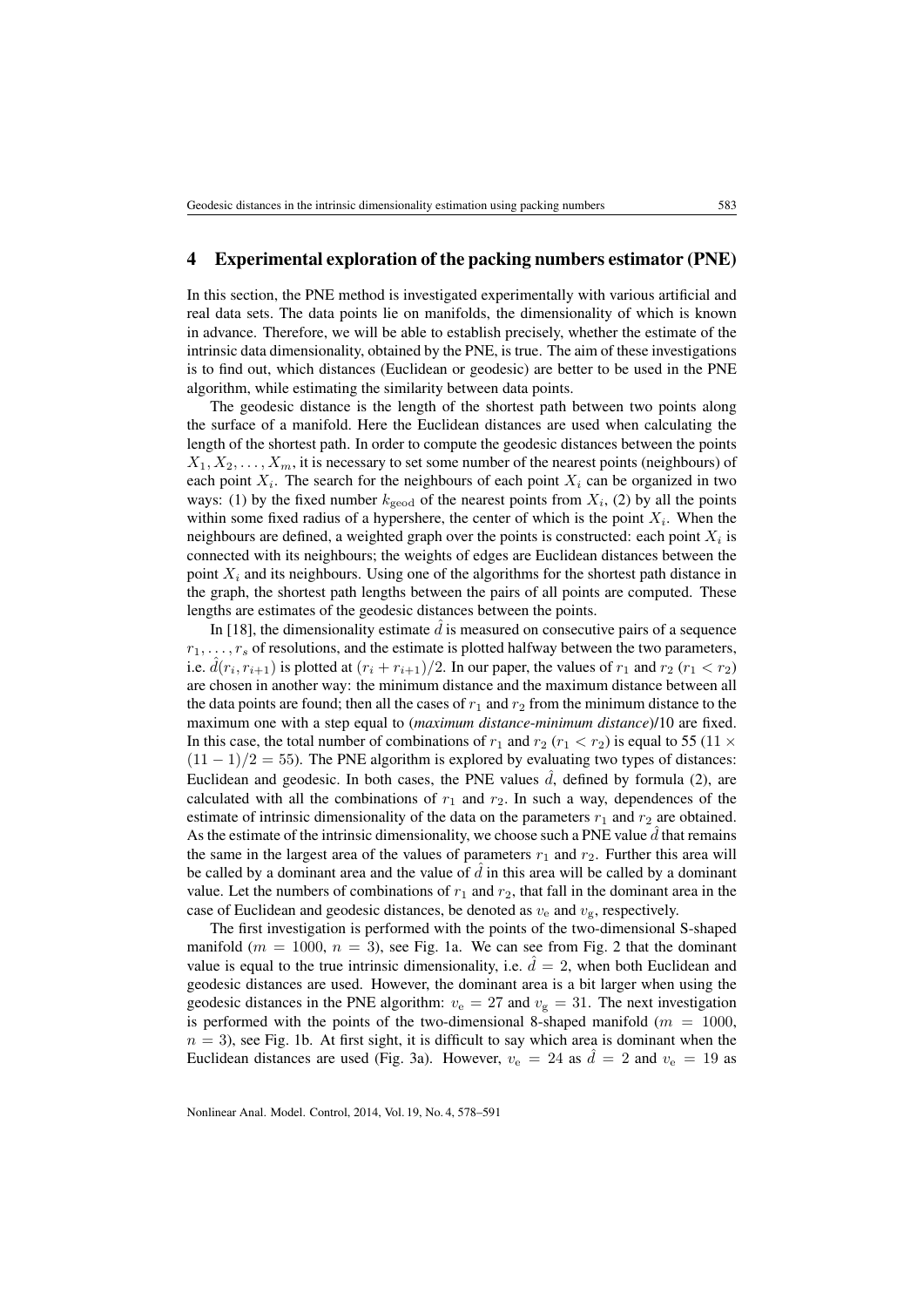<span id="page-6-0"></span>

Fig. 2. Estimate  $\hat{d}$  of the intrinsic dimensionality depending on distances: (a) Euclidean, (b) geodesic. Data set: the S-shaped manifold.

<span id="page-6-1"></span>

Fig. 3. Estimate  $\hat{d}$  of the intrinsic dimensionality depending on distances: (a) Euclidean, (b) geodesic. Data set: the 8-shaped manifold.

 $\hat{d} = 1$ . It leads to the conclusion that the dominant value is  $\hat{d} = 2$ . In the case of geodesic distances, it is obvious that the dominant value is  $\hat{d} = 2 (v_{\rm g} = 33)$ . The investigations performed with the two-dimensional S-shaped and 8-shaped manifolds show that the dominant values of the estimate of the intrinsic dimensionality are coincident with the true intrinsic dimensionality of these data in the case of both distances, i.e.  $d = d = 2$ .

After investigating a helix ( $m = 1000$ ,  $n = 3$ , Fig. [1c\)](#page-4-0) that is the one-dimensional manifold, it became clear that it is reasonable to evaluate geodesic distances instead of Euclidean ones in the PNE algorithm in order to get the true estimates of the intrinsic dimensionality d of the data. Figure [4](#page-7-0) indicates that the dominant value is  $d = 2 \neq d$  in the case of Euclidean distances ( $v_e = 25$ ), and the dominant value is  $\hat{d} = 1 = d$ , in the case of geodesic distances ( $v_{\rm g} = 49$ ).

Next, a spiral (Fig. [1d\)](#page-4-0) which is the one-dimensional manifold ( $m = 1801$ ,  $n = 3$ ) was investigated. In this case, the difference between the use of the Euclidean and geodesic distances in the PNE algorithm is not considerable (Fig. [5\)](#page-7-1). In both cases, the dominant value of the estimate of the intrinsic dimensionality is  $\hat{d} = 1$  which is coincident with the true intrinsic dimensionality of these data, i.e.  $\hat{d} = d = 1$ . However, the dominant area is a bit larger when the geodesic distances are used, i.e.  $v_{\rm g} = 54$  and  $v_{\rm e} = 49$ .

One of the practical fields, where high-dimensional data appear, is the analysis of images. Let us have a set of images of some moving object. There are many investigations of such sets [\[4,](#page-12-0) [27,](#page-13-6) [28\]](#page-13-7) etc. Each image is described by the number of pixels of different colour. The dimensionality of such a data set is equal to the number of pixels in the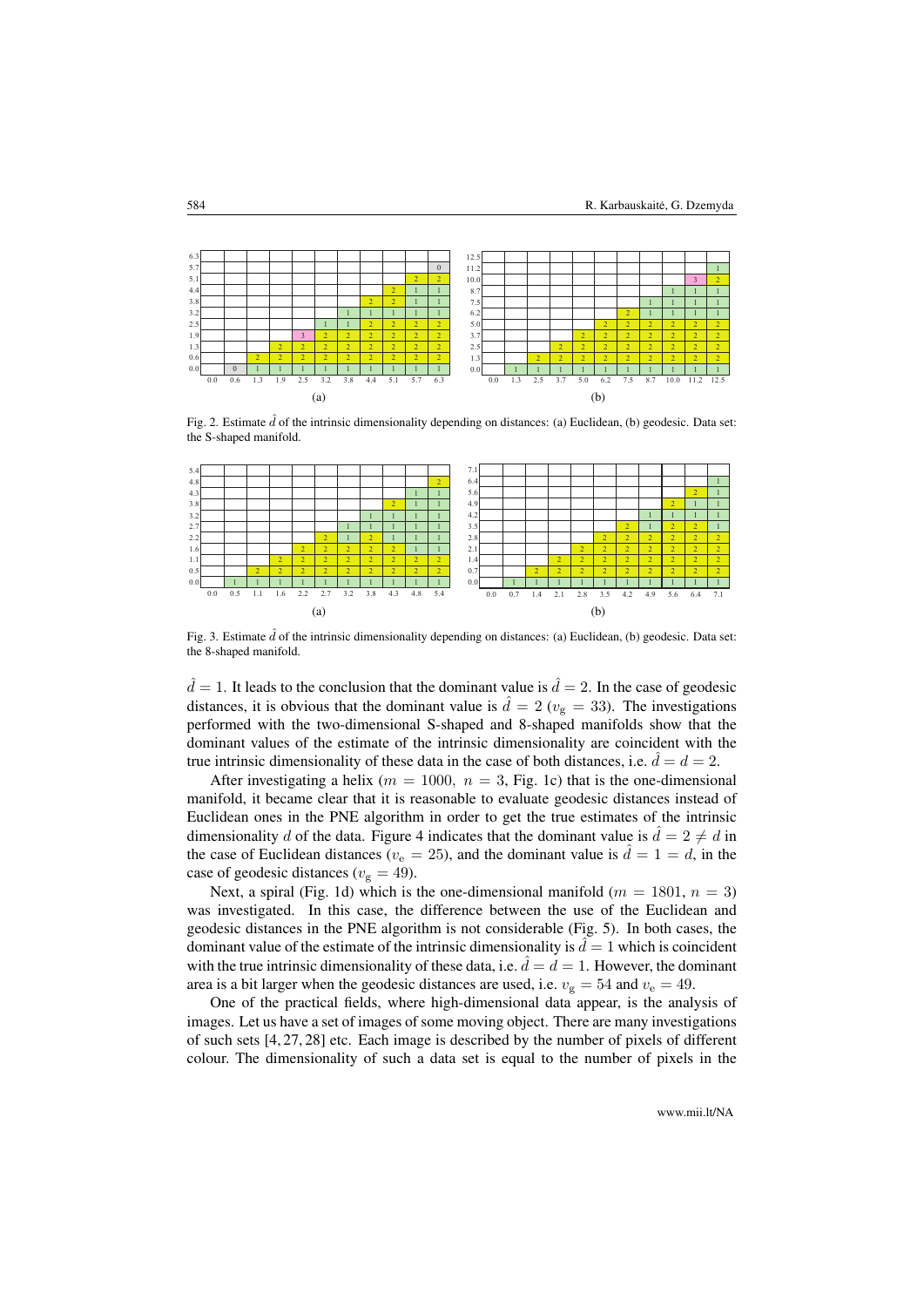<span id="page-7-0"></span>

Fig. 4. Estimate  $\hat{d}$  of the intrinsic dimensionality depending on distances: (a) Euclidean, (b) geodesic. Data set: the helix.

<span id="page-7-1"></span>

Fig. 5. Estimate  $\hat{d}$  of the intrinsic dimensionality depending on distances: (a) Euclidean, (b) geodesic. Data set: the spiral.

greyscale case or even it is three times larger than the number of pixels in the coloured case. So, the dimensionality of these data is very large. Since the intrinsic dimensionality of a data set is defined as the minimal number of latent variables or features, necessary to describe the data [\[3\]](#page-11-2), we hypothesize that there are latent variables or features that characterize the motion of the object in the images and their number is the same as the number of degrees of freedom of a possible motion of the object. Therefore, the minimal possible intrinsic dimensionality of a data set of images should be equal to the number of degrees of freedom of a possible motion of the object.

The high-dimensional data, obtained from the set of images (greyscale pictures of a rotated duckling and photos of the same person face observed in different poses), are investigated. Since a duckling was gradually rotated at a certain angle on the same plane, i.e. without turning the object itself, these data have only one degree of freedom, i.e. the minimal intrinsic dimensionality of these data may be equal even to 1. The person's face analysed in [\[4\]](#page-12-0) has two directions of motion (two poses): left-and-right pose and up-anddown pose. Therefore, the high-dimensional data, corresponding to these pictures, have two degrees of freedom, i.e. the minimal possible intrinsic dimensionality of these data should be equal to 2.

The results of investigation with the high-dimensional data points, corresponding to real pictures of a rotated duckling ( $m = 72$ ,  $n = 16384$ , Fig. [1e\)](#page-4-0), are given in Fig. [6.](#page-8-0) Taking into consideration that the duckling in the pictures has only one degree of freedom, an assumption can be made that the intrinsic dimensionality of these data is 1. In this case,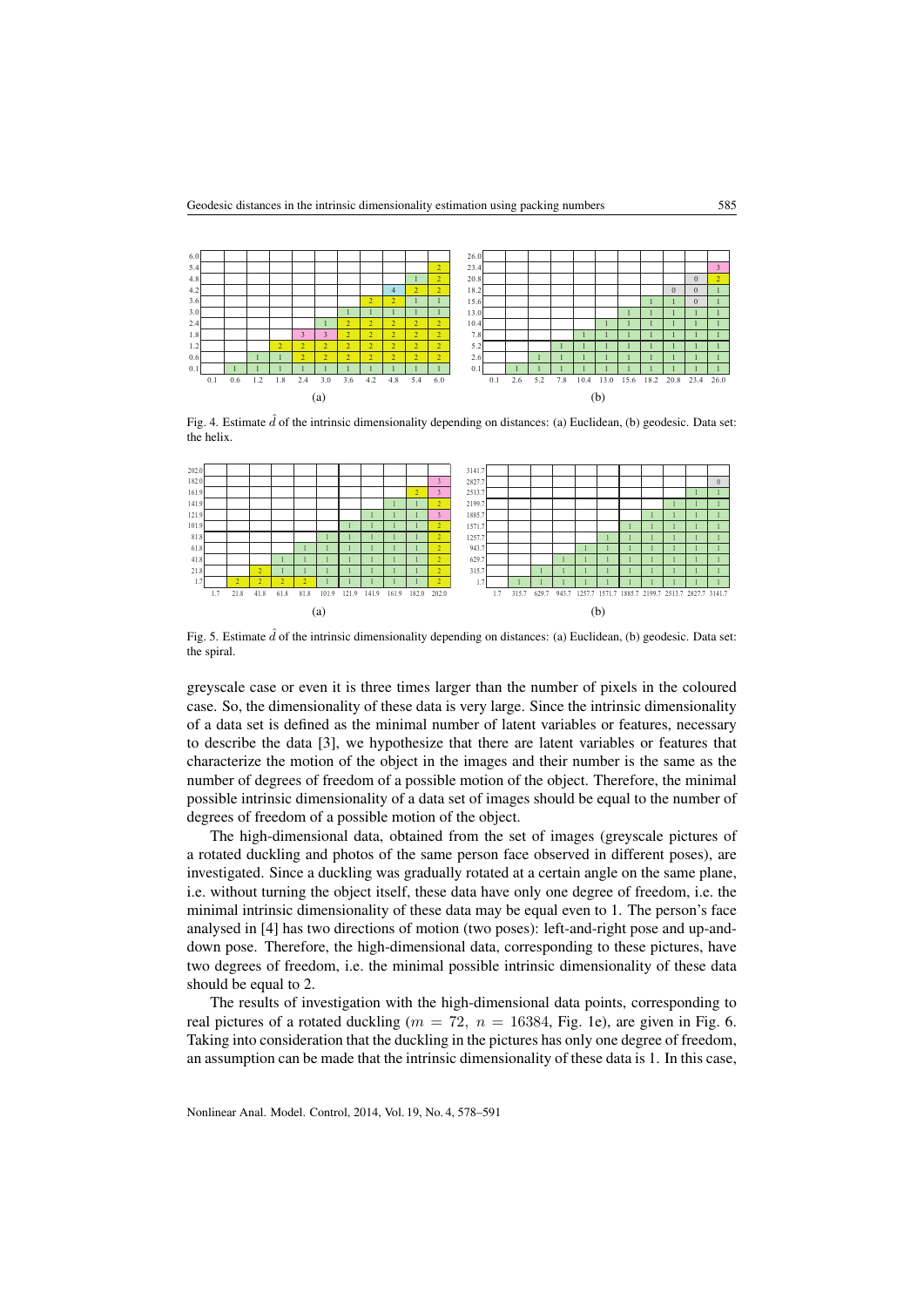<span id="page-8-0"></span>

Fig. 6. Estimate  $\hat{d}$  of the intrinsic dimensionality depending on distances: (a) Euclidean, (b) geodesic. Data set: pictures of the rotated duckling.

<span id="page-8-1"></span>

Fig. 7. Estimate  $\hat{d}$  of the intrinsic dimensionality depending on distances: (a) Euclidean, (b) geodesic. Data set: photos of a face.

we notice the advantage of the geodesic distances. If the Euclidean distances are used, the dominant value  $\hat{d}$  is false, i.e.  $\hat{d} = 2$ ,  $v_e = 23$ . However, the intrinsic dimensionality of these data is evaluated truly by PNE, if the geodesic distances between the data points are used, i.e.  $\hat{d} = 1$ ,  $v_{\rm g} = 49$ .

The last investigation is performed with the high-dimensional data points ( $m = 698$ ,  $n = 4096$ , corresponding to the photos of the face of the same person observed in different poses from different lighting direction (Fig. [1f\)](#page-4-0). We can see the results in Fig. [7a.](#page-8-1) If the Euclidean distances are used, the dominant value is  $d = 4$ ,  $v_e = 27$ . However,  $d = 2$ dominates ( $v_{\rm g}$  = 33) if the geodesic distances are used in the PNE method. Referring to the hypothesis that the minimal intrinsic dimensionality of these data is 2, we see the advantage of the geodesic distance again.

The intrinsic dimensionality of the face data set [\[4\]](#page-12-0) is analysed in several papers. It is shown in [\[4\]](#page-12-0) that the intrinsic dimensionality of this data set is 3. Levina and Bickel [\[19\]](#page-12-9) state that the estimated dimensionality of about 4 is very reasonable. In [\[27\]](#page-13-6), the estimated dimensionality is equal to 2, when geodesic distances are used in the MLE algorithm, and it is equal to 4 or 5, when Euclidean distances are used in MLE. The question arises which estimated dimensionality can be taken as the true intrinsic dimensionality?

In order to answer this question and verify whether our hypothesis on the minimal intrinsic dimensionality is true in this case, let us analyse the face database [\[4\]](#page-12-0) in detail. At first, the 4096-dimensional data points are projected on the 5-dimensional space by the ISOMAP method [\[4\]](#page-12-0). ISOMAP is used in the investigation, because recently it is one of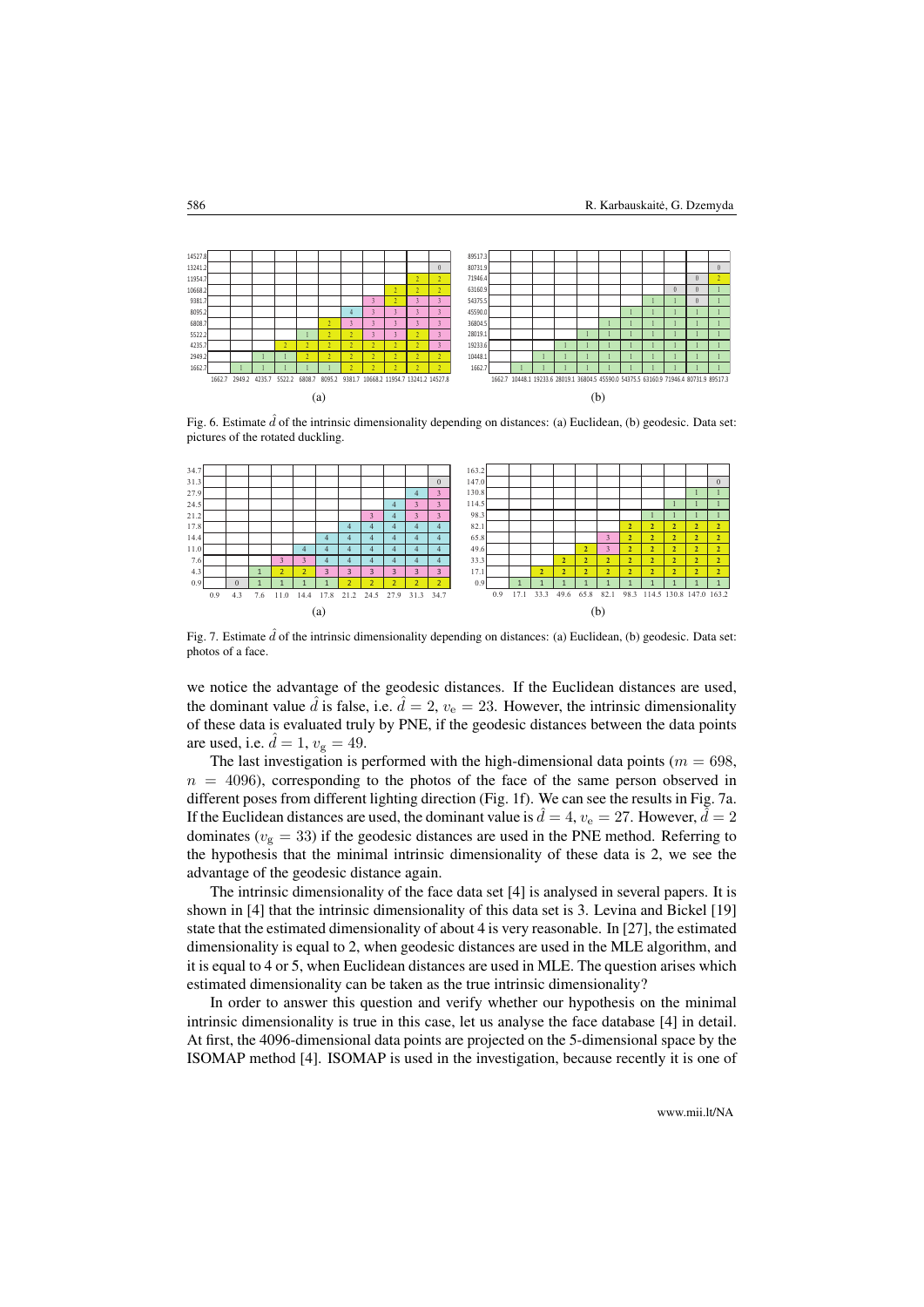the most popular manifold learning methods. So we get a matrix of size  $[698 \times 5]$ . The rows of this matrix correspond to the objects  $Y_1, Y_2, \ldots, Y_m, m = 698$ , and the columns correspond to the features  $y_1, y_2, \ldots, y_{n^*}, n^* = 5$ , that characterize the objects. Then the covariance matrix C of the features is obtained:

<span id="page-9-0"></span>
$$
C = \begin{pmatrix} 1538.8 & 0 & 0 & 0 & 0 \\ 0 & 419.3 & 0 & 0 & 0 \\ 0 & 0 & 276.3 & 0 & 0 \\ 0 & 0 & 0 & 86.8 & 0 \\ 0 & 0 & 0 & 0 & 79.1 \end{pmatrix}.
$$
 (3)

It is obvious from this covariance matrix that all the 5 features  $y_k$  and  $y_l$  are not correlated, because their covariance coefficient is equal to zero:  $c_{kl} = c_{lk} = 0, k \neq l$ . The covariance coefficient  $c_{kk}$ ,  $k = \overline{1, n^*}$ , is the variance of features  $y_k$ . So, we see from [\(3\)](#page-9-0) that the variances of the first three features are much larger than others. The variances of the fourth and fifth features are the least ones and differ very little from each other. It means that three features are the main ones. A question arises which features from  $y_1$ ,  $y_2$ ,  $y_3$  correspond to the left-and-right pose, the up-and-down pose, and to the lighting direction. In order to answer this question, we visualized these features pairwise on the plane (see Figs. [8](#page-9-1)[–10\)](#page-10-0). Figures 8[–10](#page-10-0) show that the feature  $y_1$  corresponds to the left-and-right pose, the feature  $y_2$  corresponds to the up-and-down pose, and the feature  $y_3$  corresponds to the lighting direction. Summarizing everything, it is obvious that the

<span id="page-9-1"></span>

**Left−and−right pose**

Fig. 8. Projections of the high-dimensional data points corresponding to the photos of a face on a plane: leftand-right pose, up-and-down pose.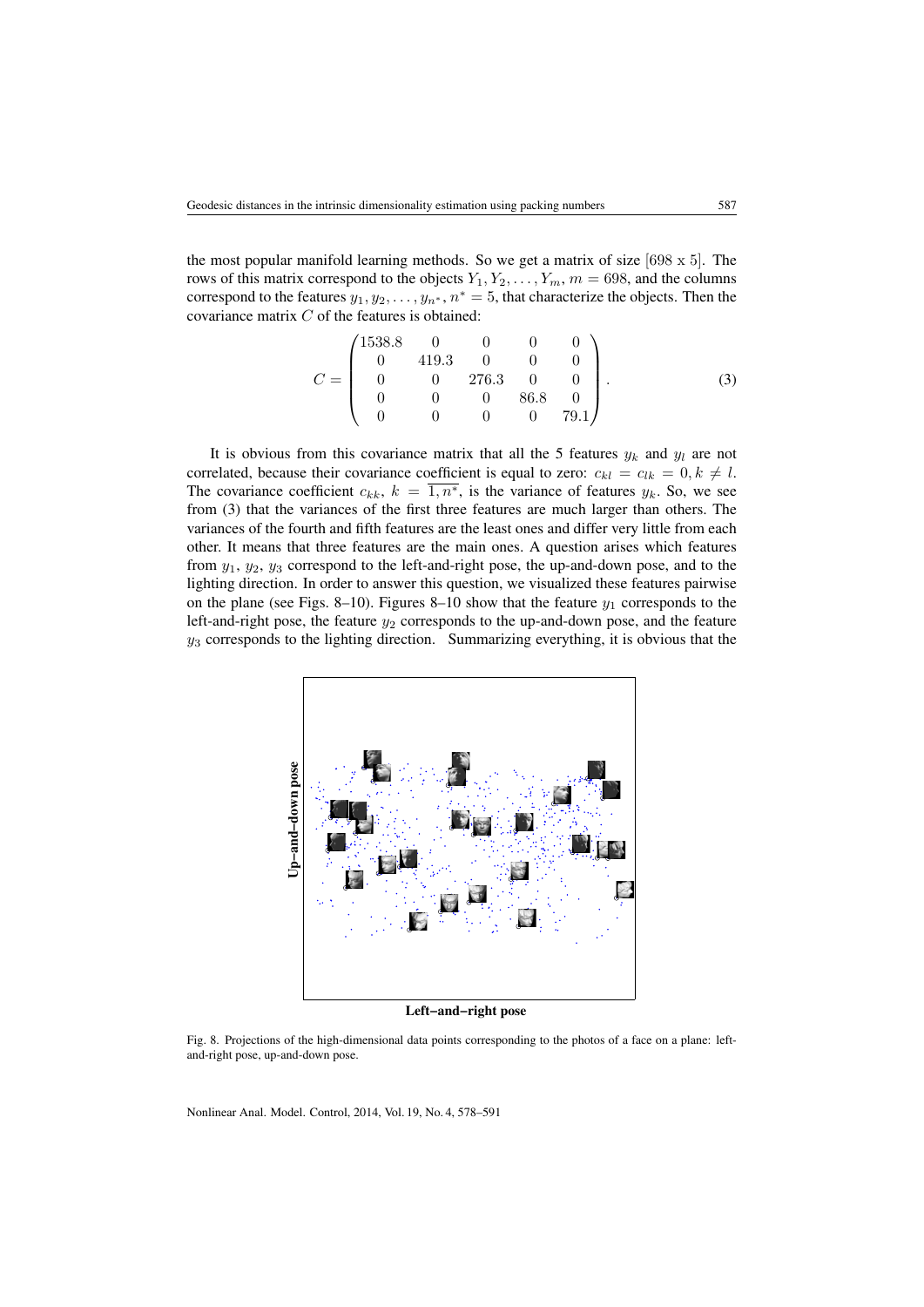

**Left−and−right pose**

<span id="page-10-0"></span>Fig. 9. Projections of the high-dimensional data points corresponding to the photos of a face on a plane: leftand-right pose, lighting direction.



**Up−and−down pose**

Fig. 10. Projections of the high-dimensional data points corresponding to the photos of a face on a plane: up-and-down pose, lighting direction.

www.mii.lt/NA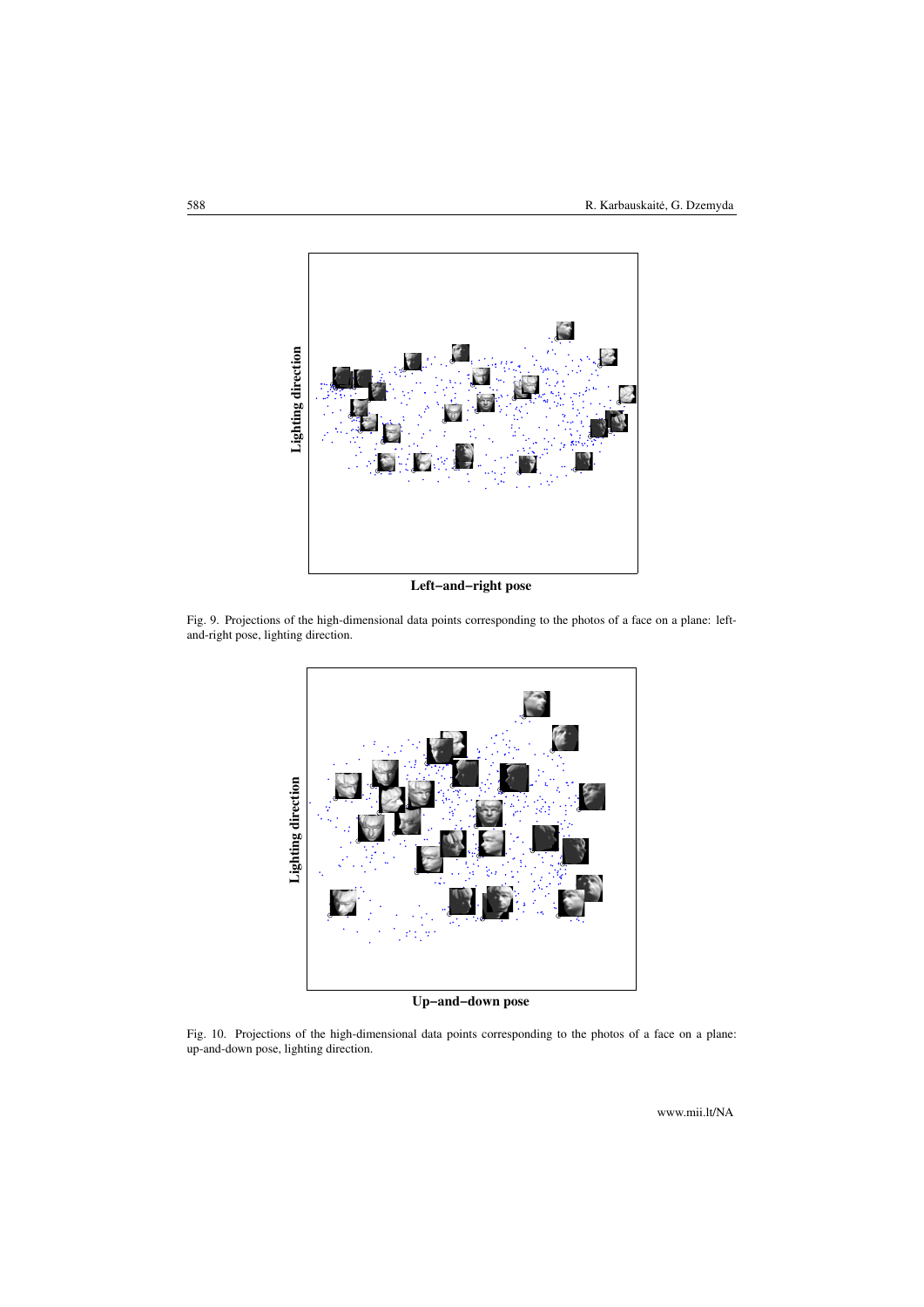first two features, i.e. both poses – left-and-right and up-and-down – are more essential than the third feature regarding the lighting direction.

Since the face database consists of images of an artificial face under three changing conditions: vertical and horizontal orientation and illumination (lighting direction), it is possible to assume that the intrinsic dimensionality of this data set should be 3. However, the person's face has two directions of motion (two poses): left-and-right pose and upand-down pose. So the minimal intrinsic dimensionality of these data can be assigned to 2, if we assume that the intrinsic dimensionality of the data set of images were equal to the number of degrees of freedom of a possible motion of the object in the image.

So, after such a discussion, we dare say, that in the last investigation, a false result is obtained by PNE, if the Euclidean distances are used. However, the minimal intrinsic dimensionality of these data is evaluated well, if the geodesic distances between the data points are calculated.

### 5 Conclusions

Real-life data are often hardly understandable because of their high dimensionality. While analysing these data, we often have to reduce their dimensionality so that to preserve as much information on the analysed data set as possible. To this end, it is reasonable to find out the intrinsic dimensionality of the data. Several methods for estimating the intrinsic dimensionality are proposed in the literature.

In this paper, we have analysed one of the global estimators for intrinsic dimensionality – the packing numbers estimator (PNE). We have shown that, in order to get true estimates by PNE, it is necessary to evaluate the geodesic distances between data points in this algorithm. If the Euclidean distances are used in PNE, we can get false estimates of the intrinsic dimensionality. In this paper, in the experiments, no false results are obtained in the PNE modification that uses the geodesic distances.

The efficiency of PNE is disclosed in the images analysis. The experiments with the sets of images of the moving object showed that there are latent variables or features that characterize the motion of the object in the images and their number is the same as the number of degrees of freedom of a possible motion of the object. It is shown in this paper that the minimal possible intrinsic dimensionality of a data set of images is equal to the number of degrees of freedom of a possible motion of the object.

### References

- <span id="page-11-0"></span>1. E. Kriukienė, V. Labrie, T. Khare, G. Urbanavičiūtė, A. Lapinaitė, K. Koncevičius, D. Li, T. Wang, S. Pai, C. Ptak, J. Gordevičius, S. Wang, A. Petronis, S. Klimašauskas, DNA unmethylome profiling by covalent capture of CpG sites, *Nat. Commun.*, 4, Article No. 2190, 2013.
- <span id="page-11-1"></span>2. G. Dzemyda, O. Kurasova, J. Žilinskas, *Multidimensional Data Visualization: Methods and Applications*, Springer Optimization and Its Applications, Vol 75, Springer, 2013.
- <span id="page-11-2"></span>3. J.A. Lee, M. Verleysen, *Nonlinear Dimensionality Reduction*, Springer, New York, 2007.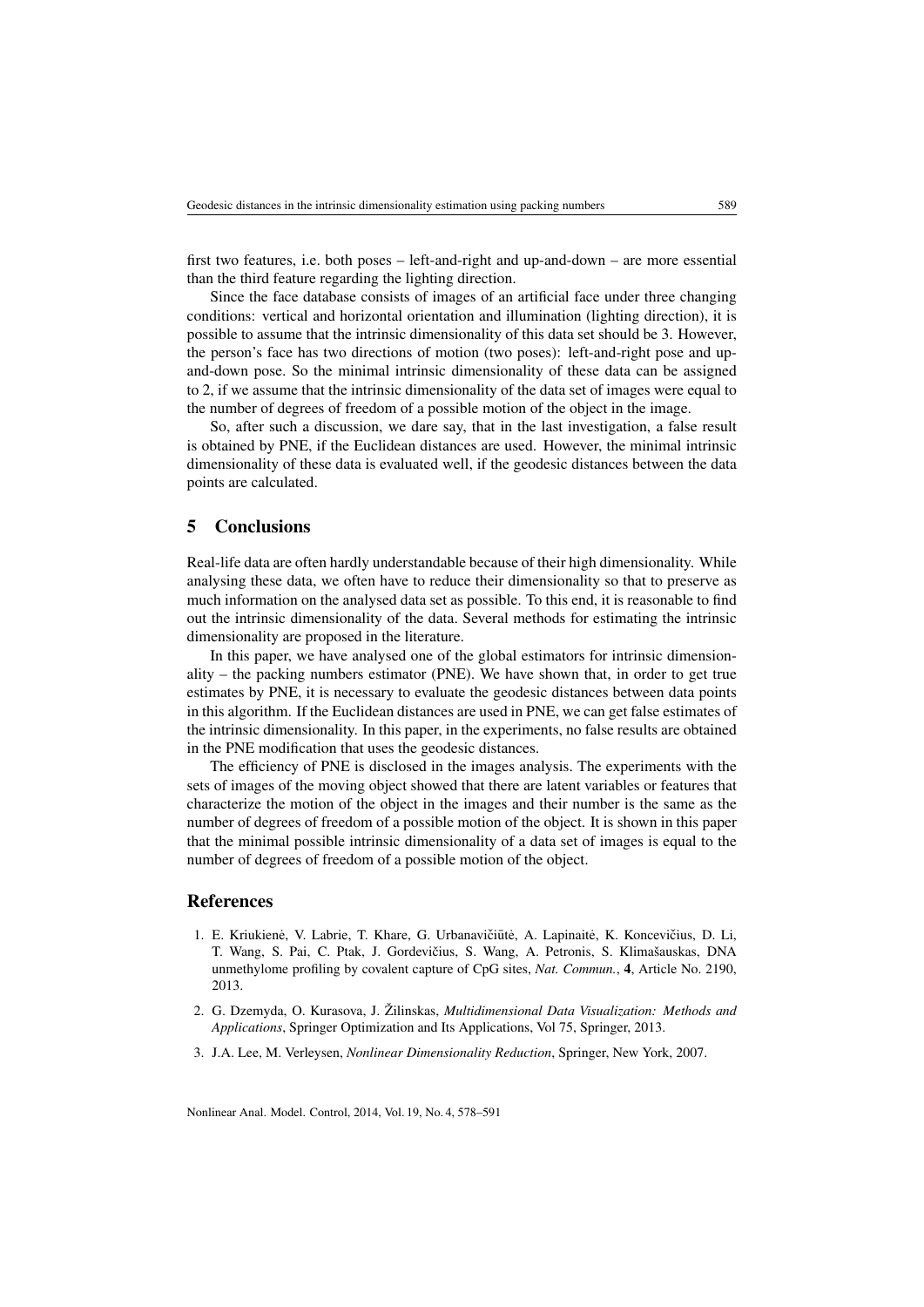- <span id="page-12-0"></span>4. J.B. Tenenbaum, V. de Silva, J.C. Langford, A global geometric framework for nonlinear dimensionality reduction, *Science*, 290(5500):2319–2323, 2000.
- <span id="page-12-1"></span>5. S.T. Roweis, L.K. Saul, Nonlinear dimensionality reduction by locally linear embedding, *Science*, 290(5500):2323–2326, 2000.
- <span id="page-12-2"></span>6. L.K. Saul, S.T. Roweis, Think globally, fit locally: Unsupervised learning of low dimensional manifolds, *J. Mach. Learn. Res.*, 4:119–155, 2003.
- <span id="page-12-3"></span>7. M. Belkin, P. Niyogi, Laplacian eigenmaps for dimensionality reduction and data representation, *Neural Comput.), Neural Computation*, 15(6):1373–1396, 2003.
- <span id="page-12-4"></span>8. D.L. Donoho, C. Grimes, Hessian eigenmaps: new locally linear embedding techniques for high-dimensional data, *Proc. Natl. Acad. Sci. USA*, 102(21):7426–7431, 2005.
- <span id="page-12-5"></span>9. R. Karbauskaite, O. Kurasova, G. Dzemyda, Selection of the number of neighbours of each ˙ data point for the locally linear embedding algorithm, *Information Technology and Control*, 36(4):359–364, 2007.
- 10. R. Karbauskaitė, G. Dzemyda, V. Marcinkevičius, Selecting a regularization parameter in the locally linear embedding algorithm, in: *Proceedings of the 20th International EURO Mini Conference "Continuous optimization and knowledge-based technologies" (Neringa, Lithuania, May 20–23, 2008)*, Technika, Vilnius, 2008, pp. 59–64.
- 11. R. Karbauskaite, G. Dzemyda, Topology preservation measures in the visualization of ˙ manifold-type multidimensional data, *Informatica*, 20(2):235–254, 2009.
- <span id="page-12-6"></span>12. R. Karbauskaitė, G. Dzemyda, V. Marcinkevičius, Dependence of locally linear embedding on the regularization parameter, *Top*, 18(2):354–376, 2010.
- <span id="page-12-7"></span>13. M. Fan, H. Qiao, B. Zhang, Intrinsic dimension estimation of manifolds by incising balls, *Pattern Recognition*, 42:780–787, 2009.
- <span id="page-12-8"></span>14. K.Q. Weinberger, L.K. Saul, Unsupervised learning of image manifolds by semidefinite programming, *Int. J. Comput. Vis.*, 70(1):77–90, 2006.
- 15. M. Brand, Charting a manifold, in: S. Becker, S. Thrun, K. Obermayer (Eds.), *Advances in Neural Information Processing Systems 15*, MIT Press, Cambridge, 2003, pp. 985–992.
- 16. F. Camastra, A. Vinciarelli, Estimating the intrinsic dimension of data with a fractal-based method, *IEEE Trans. Pattern Anal. Mach. Intell.*, 24(10):1404–1407, 2002.
- <span id="page-12-12"></span>17. J.A. Costa, A.O. Hero, Geodesic entropic graphs for dimension and entropy estimation in manifold learning, *IEEE Trans. Signal Process.*, 52(8):2210–2221, 2004.
- <span id="page-12-11"></span>18. B. Kégl, Intrinsic dimension estimation using packing numbers, in: S. Becker, S. Thrun, K. Obermayer (Eds.), *Advances in Neural Information Processing Systems 15*, 2003, pp. 697– 704.
- <span id="page-12-9"></span>19. E. Levina, P.J. Bickel, Maximum likelihood estimation of intrinsic dimension, in: L.K. Saul, Y. Weiss, L. Bottou (Eds.), *Advances in Neural Information Processing Systems 17*, MIT Press, Cambridge, 2005, pp. 777–784.
- <span id="page-12-10"></span>20. L.J.P. van der Maaten, An introduction to dimensionality reduction using MATLAB, Tech. Report MICC 07-07, Maastricht University, 2007.